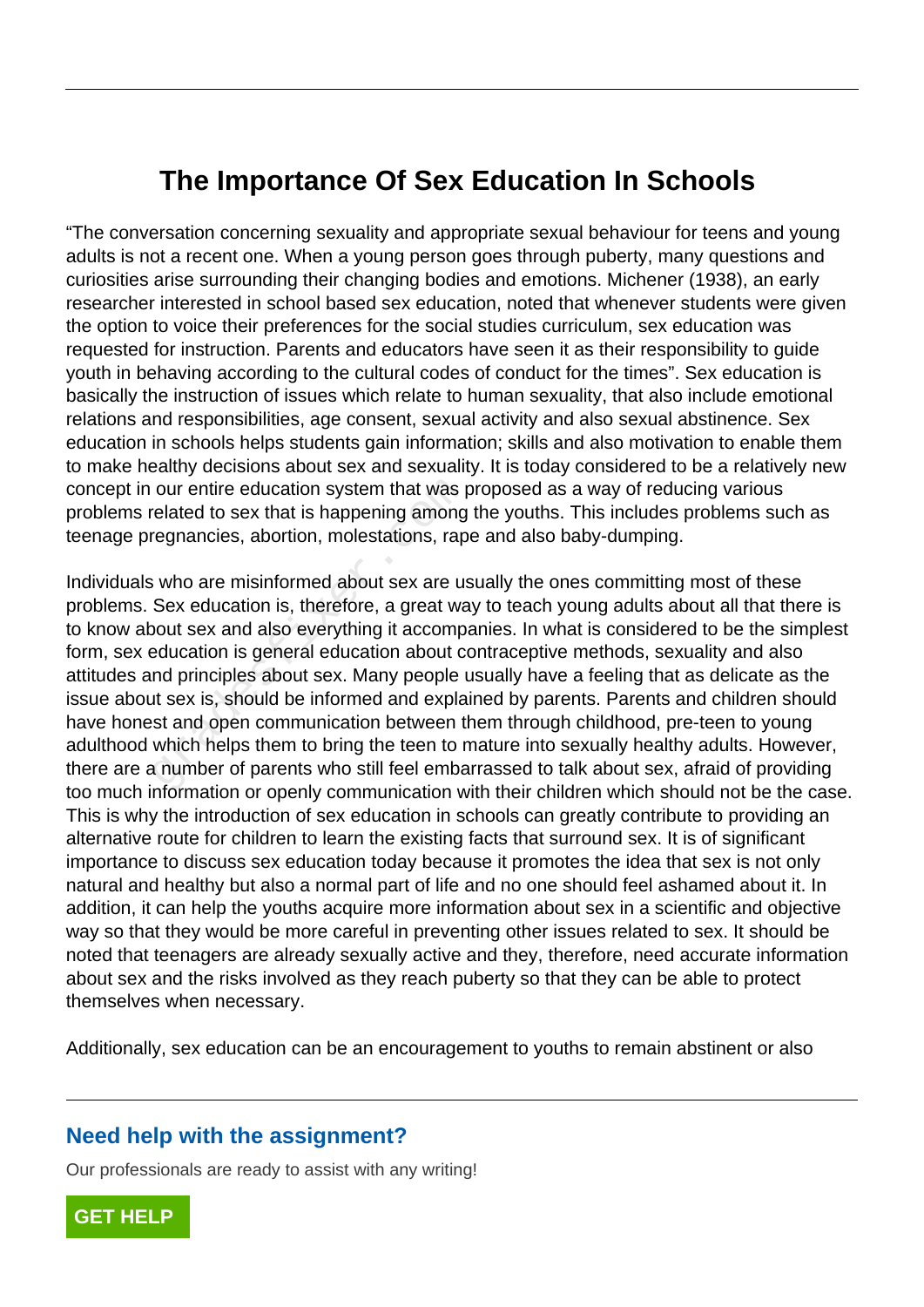consider practicing safe sex through the use of preventative measures. Discussing the issue of sex education especially in schools will enable teenagers to be early informed about issues surrounding sex such as decrease teen pregnancy, sexual orientation, and homosexuality. This essay aims at presenting the findings that support the fact that sex educations should be implemented in schools in regards to the remarkable benefits it has to teenagers. The implementation of sex education in schools will be able to provide teenagers with accurate information that will enable them to make essential life choices. On the other hand, this essay will also try to highlight how different people have claimed that the implementation of sex education in schools would actually promote the risk of sex and that it is ineffective. "The statistics speak for themselves: Almost 1, 000 teenage girls become pregnant in Canada each week; 55 per cent of all females giving birth in Canada are under 19 years of age; 80 per cent of young people don't use any form of birth control the first time they have intercourse. The problem comes when solutions are suggested. For many, premarital sex is a moral issue. Nothing ignites a righteous flame faster than proposing a sex education program in the schools. Everything in its place, it is argued, and the proper place for sex education is in the home. Unfortunately, many parents don't seem all that comfortable with this responsibility - a fact borne out by a recent Gallup poll. Released in September, the poll revealed that while 91 per cent of teenagers aged 14 to 20 thought their parents should discuss the facts of life with them, only 36 per cent actually said their parents did so. Friends and school were the most common sources of information". Thus, sex education greatly encourages healthy teen sexuality. Despite the fact that majority of parents are still divided on the issue that the introduction of sex education in school is the only way to eliminate many issues, a strong majority of those that have been surveyed have supported the content that will be taught to be off of importance. The support from parents regarding the concepts being taught for the Grade 1 to 8 was strong. For instance, a survey that dealt with the question of whether teaching the Grade 7 students about sexually transmitted diseases, oral and anal sex and the risks of "sexting" was right, 84 percent of parents supported the idea. In addition, the question that received the lowest level of support that is, 68 percent, was regarding whether Grade 6 students should be taught about masturbation, gender expression and also consent. by a recent Gallup poll. Released in Se<br>hagers aged 14 to 20 thought their par<br>r cent actually said their parents did so<br>information". Thus, sex education great<br>at majority of parents are still divided on<br>in school is the

Many discussions on sex education have made individuals think that it only destroys the morality of individuals because of the perception that it only teaches the student about how sexual intercourse is done. What they need to understand is that it not only prevents sexual diseases and teenage pregnancies but it is also a need, especially in situations where parents are not around and it gives the teenagers a distinction of what is right and what is wrong. The introduction of sex education in schools does not imply that students will be encouraged to do it but it greatly implies that sexual diseases and teenage pregnancies will be eliminated. In addition, with a sex education curriculum in place, students will be taught on the importance of abstinence. It is because the greatest emphasis will be focused on teaching that sexual intercourse should be after marriage. In cases that involve parents being away from their

## **Need help with the assignment?**

Our professionals are ready to assist with any writing!

**[GET HELP](https://my.gradesfixer.com/order?utm_campaign=pdf_sample)**